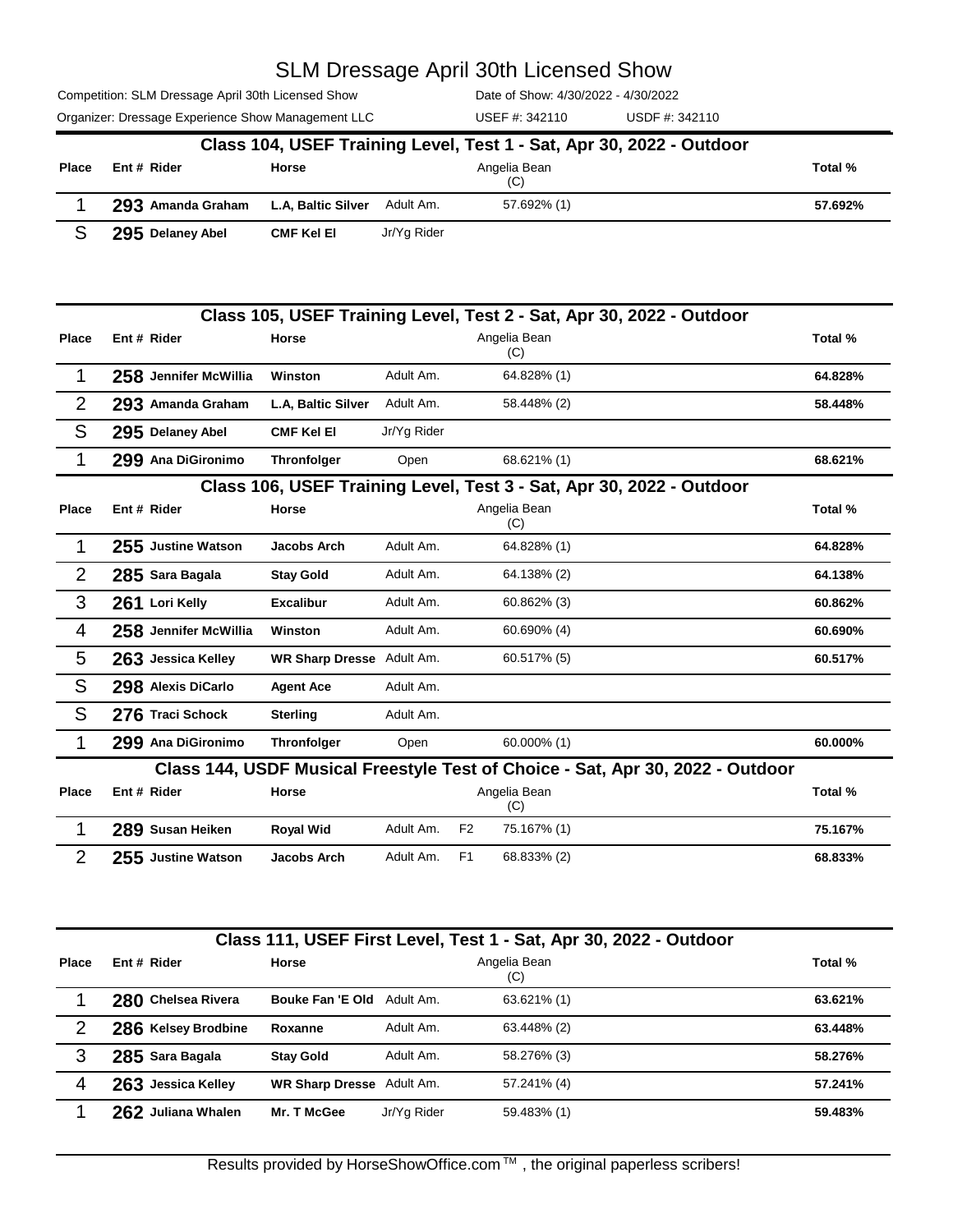Competition: SLM Dressage April 30th Licensed Show

Date of Show: 4/30/2022 - 4/30/2022

|                | Organizer: Dressage Experience Show Management LLC |                       |             | USEF #: 342110     | USDF #: 342110                                                     |         |
|----------------|----------------------------------------------------|-----------------------|-------------|--------------------|--------------------------------------------------------------------|---------|
|                |                                                    |                       |             |                    | Class 112, USEF First Level, Test 2 - Sat, Apr 30, 2022 - Outdoor  |         |
| <b>Place</b>   | Ent # Rider                                        | Horse                 |             | Kem Barbosa<br>(C) |                                                                    | Total % |
| 1              | 290 Kathryn Nelson                                 | <b>For Pete Sake</b>  | Adult Am.   | 64.286% (1)        |                                                                    | 64.286% |
| $\overline{2}$ | 280 Chelsea Rivera                                 | Bouke Fan 'E Old      | Adult Am.   | 63.571% (2)        |                                                                    | 63.571% |
| 3              | 260 Tamara Stathes                                 | The Hangover          | Adult Am.   | 61.714% (3)        |                                                                    | 61.714% |
| S              | 276 Traci Schock                                   | <b>Sterling</b>       | Adult Am.   |                    |                                                                    |         |
| 1              | 262 Juliana Whalen                                 | Mr. T McGee           | Jr/Yg Rider | 64.429% (1)        |                                                                    | 64.429% |
| 1              | 272 Lisa Basselini                                 | <b>Champions Leag</b> | Open        | 75.429% (1)        |                                                                    | 75.429% |
| $\overline{2}$ | 294 Ashley Dufrane                                 | <b>Dolce Amore</b>    | Open        | 62.857% (2)        |                                                                    | 62.857% |
|                |                                                    |                       |             |                    | Class 113, USEF First Level, Test 3 - Sat, Apr 30, 2022 - Outdoor  |         |
| <b>Place</b>   | Ent # Rider                                        | Horse                 |             | Kem Barbosa<br>(C) |                                                                    | Total % |
| $\mathbf{1}$   | 256 JoAnne McAlister                               | <b>Samson</b>         | Adult Am.   | 71.528% (1)        |                                                                    | 71.528% |
| $\overline{2}$ | 259 Lindsey Martell                                | I'll Have Another     | Adult Am.   | 63.194% (2)        |                                                                    | 63.194% |
| 3              | 290 Kathryn Nelson                                 | <b>For Pete Sake</b>  | Adult Am.   | 63.056% (3)        |                                                                    | 63.056% |
| 4              | 286 Kelsey Brodbine                                | Roxanne               | Adult Am.   | 62.778% (4)        |                                                                    | 62.778% |
| 5              | 266 Sharielle Lawrenc                              | <b>HS Wrosaletti</b>  | Adult Am.   | 61.944% (5)        |                                                                    | 61.944% |
| 6              | 260 Tamara Stathes                                 | The Hangover          | Adult Am.   | 60.417% (6)        |                                                                    | 60.417% |
| 1              | 272 Lisa Basselini                                 | <b>Champions Leag</b> | Open        | 74.722% (1)        |                                                                    | 74.722% |
|                |                                                    |                       |             |                    | Class 121, USEF Second Level, Test 1 - Sat, Apr 30, 2022 - Outdoor |         |
| <b>Place</b>   | Ent # Rider                                        | Horse                 |             | Kem Barbosa<br>(C) |                                                                    | Total % |
| 1              | 256 JoAnne McAlister                               | <b>Samson</b>         | Adult Am.   | 69.324% (1)        |                                                                    | 69.324% |
| $\overline{2}$ | 271 Victoria Thompson Volansky                     |                       | Adult Am.   | 68.919% (2)        |                                                                    | 68.919% |

### **Class 143A, USEF Fourth Level, Test 3 - Adult Am. - Sat, Apr 30, 2022 - Outdoor**

| Place | Ent # Rider         | Horse              |           | Kem Barbosa<br>(C) | Total % |
|-------|---------------------|--------------------|-----------|--------------------|---------|
|       | 287 Kristi Williams | <b>Benedict CF</b> | Adult Am. | 66.667% (1)        | 66.667% |

 **288 Beth Niebling Llawen Farm Iant** Adult Am. 68.649% (3) **68.649% 270 Shannon Bilder The Magician** Adult Am. 66.757% (4) **66.757% 259 Lindsey Martell I'll Have Another** Adult Am. 62.838% (5) **62.838% 282 Lori Farace Elieto Santana** Adult Am. 59.189% (6) **59.189% 266 Sharielle Lawrenc HS Wrosaletti** Adult Am. 57.432% (7) **57.432% 284 Lisa Basselini Bontucci** Open 65.135% (1) **65.135% 294 Ashley Dufrane Dolce Amore** Open 56.216% (2) **56.216%**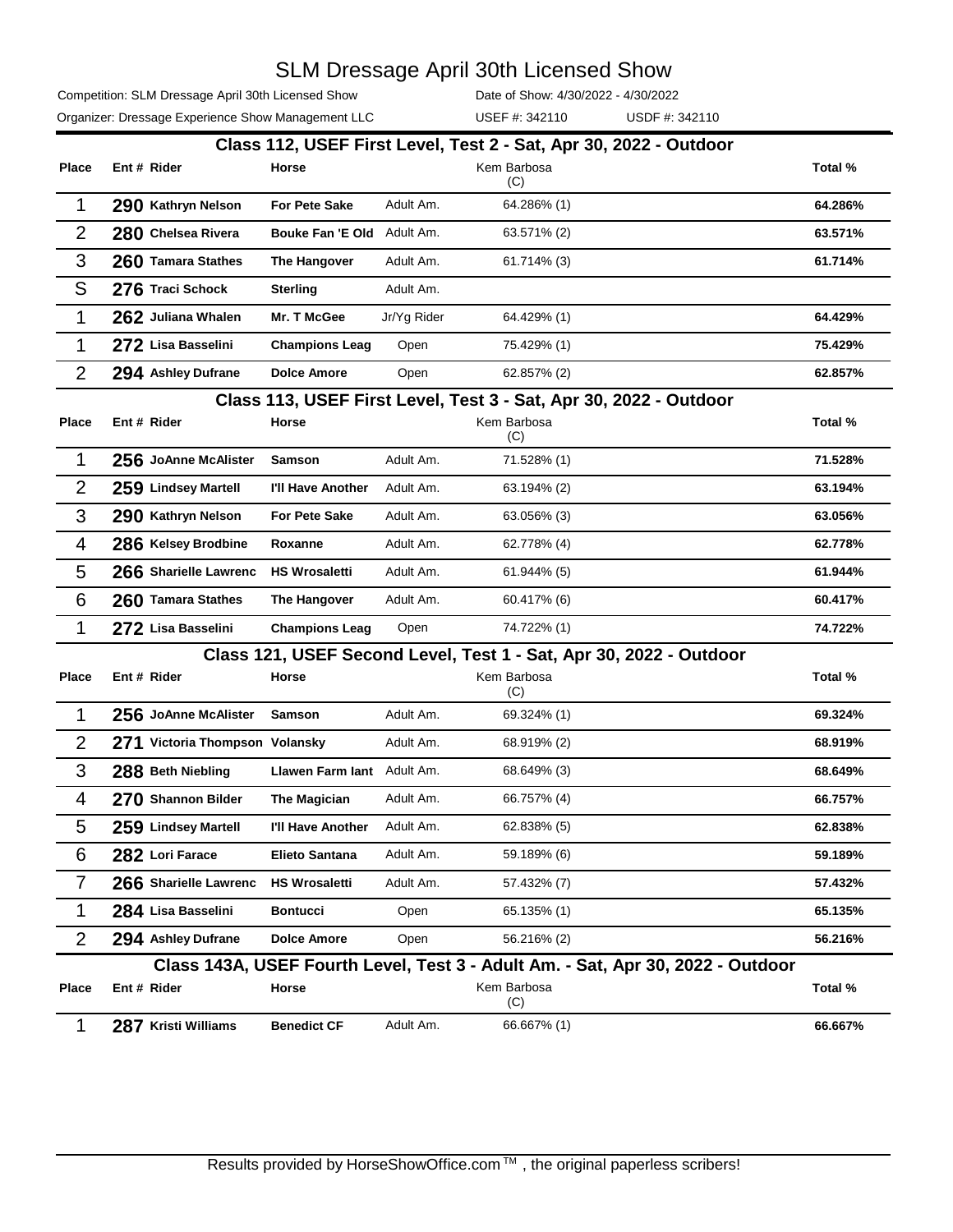Competition: SLM Dressage April 30th Licensed Show

Organizer: Dressage Experience Show Management LLC USEF #: 342110 USDF #: 342110

Date of Show: 4/30/2022 - 4/30/2022 USEF #: 342110

|              | Class 152, FEI Intermediate I - Sat, Apr 30, 2022 - Outdoor |                 |           |                    |         |  |  |  |  |
|--------------|-------------------------------------------------------------|-----------------|-----------|--------------------|---------|--|--|--|--|
| <b>Place</b> | Ent # Rider                                                 | <b>Horse</b>    |           | Kem Barbosa<br>(C) | Total % |  |  |  |  |
|              | 279 Christina Morin-Gr Mondlicht                            |                 | Adult Am. | 68.382% (1)        | 68.382% |  |  |  |  |
|              | 268 Jacqueline Fine                                         | <b>Silhouet</b> | Adult Am. | 63.971% (2)        | 63.971% |  |  |  |  |

|              | Class 122, USEF Second Level, Test 2 - Sat, Apr 30, 2022 - Outdoor |                       |           |                    |         |  |  |  |  |
|--------------|--------------------------------------------------------------------|-----------------------|-----------|--------------------|---------|--|--|--|--|
| <b>Place</b> | Ent # Rider                                                        | Horse                 |           | Kem Barbosa<br>(C) | Total % |  |  |  |  |
|              | 282 Lori Farace                                                    | <b>Elieto Santana</b> | Adult Am. | 61.341% (1)        | 61.341% |  |  |  |  |
|              | 252 Lauren Annett                                                  | Ezekiel               | Open      | 69.146% (1)        | 69.146% |  |  |  |  |

|                | Class 123, USEF Second Level, Test 3 - Sat, Apr 30, 2022 - Outdoor |                         |             |                                                                   |         |  |  |  |
|----------------|--------------------------------------------------------------------|-------------------------|-------------|-------------------------------------------------------------------|---------|--|--|--|
| <b>Place</b>   | Ent # Rider                                                        | <b>Horse</b>            |             | Kem Barbosa<br>(C)                                                | Total % |  |  |  |
| 1              | 270 Shannon Bilder                                                 | The Magician            | Adult Am.   | 63.452% (1)                                                       | 63.452% |  |  |  |
| $\overline{2}$ | 277 Patricia McConnell River                                       |                         | Adult Am.   | 62.619% (2)                                                       | 62.619% |  |  |  |
| 1              | 252 Lauren Annett                                                  | <b>Ezekiel</b>          | Open        | 65.952% (1)                                                       | 65.952% |  |  |  |
| EX             | 284 Lisa Basselini                                                 | <b>Bontucci</b>         | Open        |                                                                   |         |  |  |  |
|                |                                                                    |                         |             | Class 131, USEF Third Level, Test 1 - Sat, Apr 30, 2022 - Outdoor |         |  |  |  |
| <b>Place</b>   | Ent # Rider                                                        | Horse                   |             | Kem Barbosa<br>(C)                                                | Total % |  |  |  |
| 1              | 281 Christina Morin-Gr Ici De La Vigne                             |                         | Adult Am.   | 68.919% (1)                                                       | 68.919% |  |  |  |
| $\overline{2}$ | 288 Beth Niebling                                                  | <b>Llawen Farm lant</b> | Adult Am.   | 64.865% (2)                                                       | 64.865% |  |  |  |
| 3              | 278 Kirby Bate                                                     | <b>LL Designer</b>      | Adult Am.   | 64.324% (3)                                                       | 64.324% |  |  |  |
| 4              | 271 Victoria Thompson Volansky                                     |                         | Adult Am.   | 62.568% (4)                                                       | 62.568% |  |  |  |
| 1              | 292 Kimberly Kobryn-C Quilana CF                                   |                         | Open        | 68.108% (1)                                                       | 68.108% |  |  |  |
| $\overline{2}$ | 296 Lisa Basselini                                                 | Kensington              | Open        | 65.676% (2)                                                       | 65.676% |  |  |  |
|                |                                                                    |                         |             | Class 133, USEF Third Level, Test 3 - Sat, Apr 30, 2022 - Outdoor |         |  |  |  |
| <b>Place</b>   | Ent # Rider                                                        | Horse                   |             | Kem Barbosa<br>(C)                                                | Total % |  |  |  |
| 1              | 278 Kirby Bate                                                     | <b>LL Designer</b>      | Adult Am.   | 63.500% (1)                                                       | 63.500% |  |  |  |
| S              | 281 Christina Morin-Gr Ici De La Vigne                             |                         | Adult Am.   |                                                                   |         |  |  |  |
| 1              | 267 Emily Bansky                                                   | Vincento                | Jr/Yg Rider | 66.375% (1)                                                       | 66.375% |  |  |  |